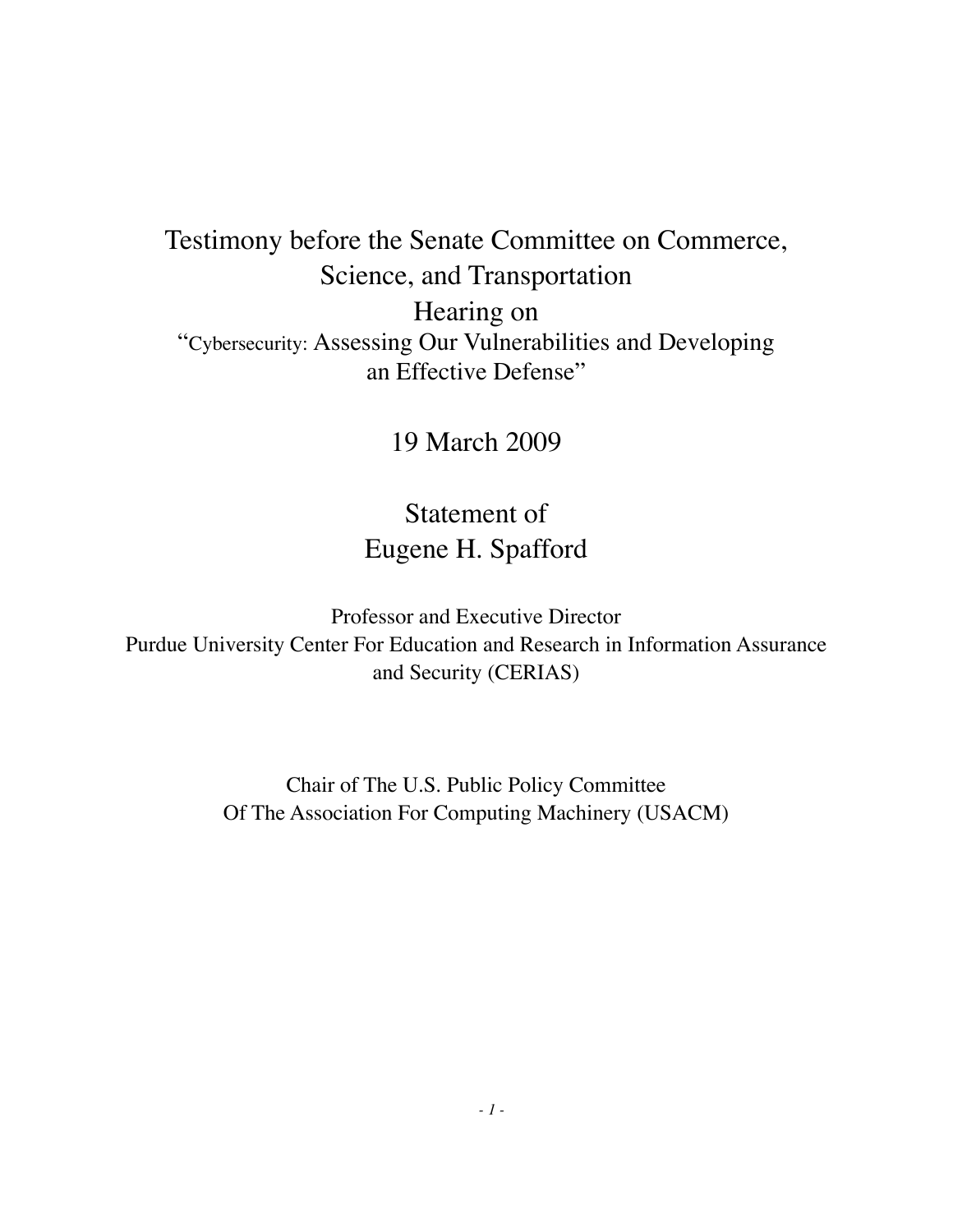# **Introduction**

Thank you Chairman Rockefeller and Ranking Member Hutchison for the opportunity to testify at this hearing.

By way of self-introduction, I am a professor at Purdue University. I also have courtesy appointments in the departments of Electrical and Computer Engineering, Philosophy, and Communication at Purdue, and I am an adjunct professor at the University Texas at San Antonio. At Purdue, I am also the Executive Director of the Center for Education and Research in Information Assurance and Security (CERIAS). CERIAS is a campus-wide multidisciplinary institute, with a mission to explore important issues related to protecting computing and information resources. We conduct advanced research in several major thrust areas, we educate students at every level, and we have an active community outreach program. CERIAS is the largest such center in the United States, and we were recently ranked as the #1 such program in the country. CERIAS also has a close working relationship with dozens of other universities, major commercial firms and government laboratories.

Along with my role as an academic faculty member, I also serve on several boards of technical advisors, and I have served as an advisor to Federal law enforcement and defense agencies, including the FBI, the Air Force and the NSA. I was also a member of the most recent incarnation of the President's Information Technology Advisory Committee (PITAC) from 2003 to 2005. I have been working in information security for over 25 years.

I am also the chair of USACM, the U.S. public policy committee of the ACM. With over 90,000 members, ACM is the world's largest educational and scientific computing society, uniting educators, researchers and professionals to inspire dialogue, share resources and address the field's challenges. USACM acts as the focal point for ACM's interaction with the U.S. Congress and government organizations. It seeks to educate and assist policy-makers on legislative and regulatory matters of concern to the computing community.

USACM is a standing committee of the ACM. It tracks US public policy initiatives that may affect the membership of ACM and the public at large, and provides expert input to policy-makers. This advice is in the form of non-partisan scientific data, educational materials, and technical analyses that enable policy-makers to reach better decisions. Members of USACM come from a wide-variety of backgrounds including industry, academia, government, and end users.

My testimony is as an expert in the field. My testimony does not reflect official positions of either Purdue University or the ACM, although I believe that my comments are consistent with values and positions held by those organizations.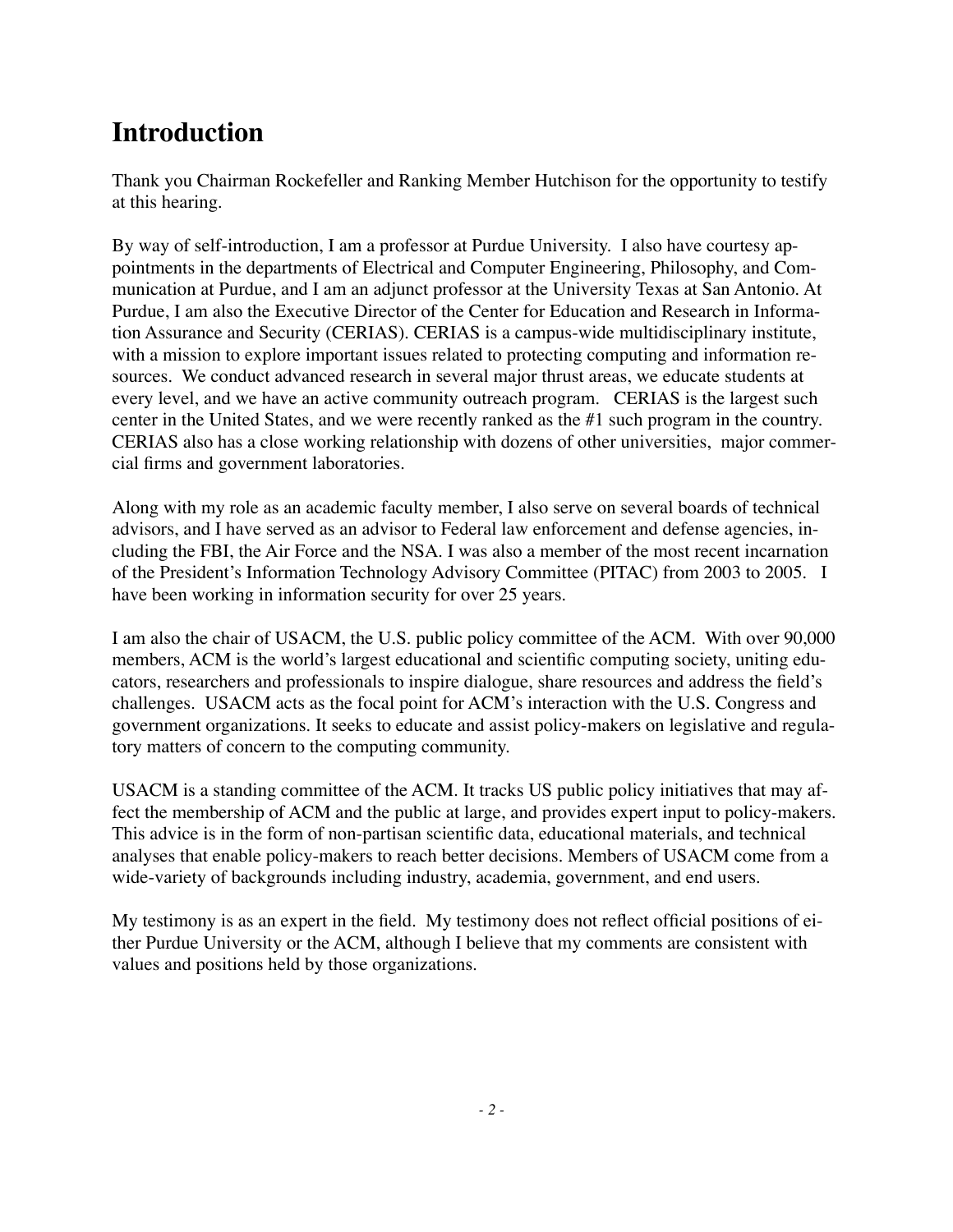### **General Comments**

Our country is currently under unrelenting attack. It has been under attack for years, and too few people have heeded the warnings posed by those of us near the front lines. Criminals and agents of foreign powers have been probing our computing systems, defrauding our citizens, stealing cutting-edge research and design materials, corrupting critical systems, and snooping on government information. Our systems have been compromised at banks, utilities, hospitals, law enforcement agencies, every branch of the armed forces, and even the offices of the Congress and White House. Although exact numbers are impossible to obtain, some estimates currently run in the tens to hundreds of billions of dollars per year lost in fraud, IP theft, data loss, and reconstitution costs. Attacks and losses in much of the government and defense sector are classified, but losses there are also substantial.

Over the last few decades, there have been numerous reports and warnings of the problems issued. When I was a member of the PITAC in 2003-2005, we found over a score carefullyresearched and well-written reports from research organizations that highlighted the dangers and losses, and pointed out that the problem was only going to get worse unless drastic action is taken. Our own report from the PITAC, *Cyber Security: A Crisis of Prioritization*, published in 2005, echoed these concerns but was given scant attention. Other reports, such as *Toward a Safer and More Secure Cyberspace* by the National Academies have similarly been paid little attention by leaders in government and industry. Meanwhile, with each passing week, the threats grow in sophistication and number, and the losses accumulate.

I do not mean to sound alarmist, but the lack of attention being paid to these problems is threatening our future. Every element of our industry and government depends on computing. Every field of science and education in our country depends, in some way, on computing. Every one of our critical infrastructures depends on computing. Every government agency, including the armed forces and law enforcement, depend on computing. As our IT infrastructure becomes less trustworthy, the potential for failures in the institutions that depend on them increases.

There are a number of reasons as to why our current systems are so endangered. Most of the reasons have been detailed in the various reports I mentioned above and their lists of references, and I suggest those as background. I will outline some of the most significant factors here, in no particular order:

- Society has placed too much reliance on marketplace forces to develop solutions. This strategy has failed, in large part, because the traditional incentive structures have not been present: there is no liability for poor quality, and there is no overt penalty for continuing to use faulty products. In particular, there is a continuing pressure to maintain legacy systems and compatibility rather than replace components with deficient security. The result is a lack of reward in the marketplace for vendors with new, more trustworthy, but more expensive products.
- Our computer managers have become accustomed to deploying systems with inherent weaknesses, buying add-on security solutions, and then entering a cycle of penetrate-and-patch. As new flaws are discovered, we deploy patches or else add on yet new security applications.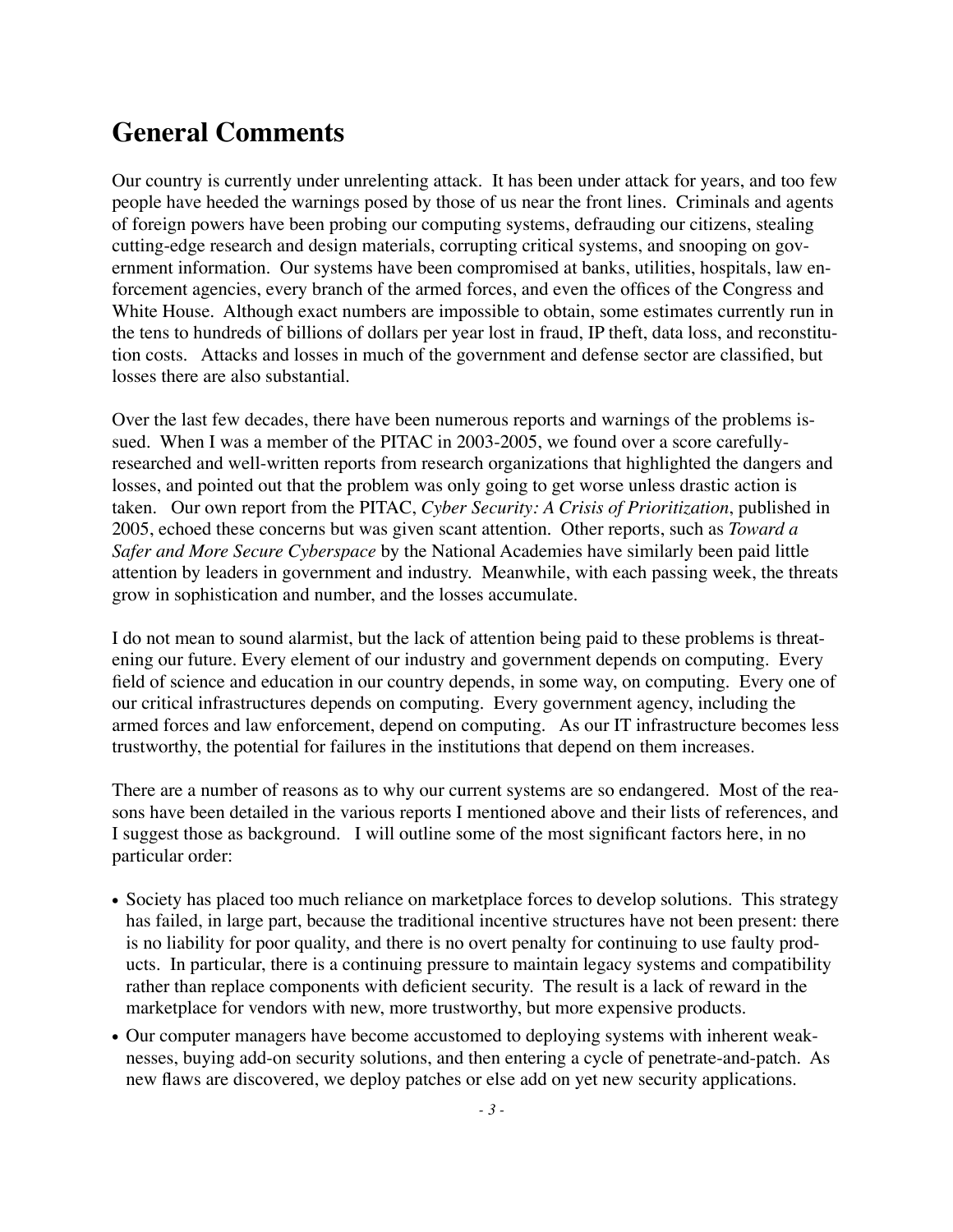There is little effort devoted to really designing in security and robustness. This also has contributed to unprotected supply chains, where software and hardware developed and sold by untrusted entities is then placed in trusted operational environments: the (incorrect) expectation is that the add-on security will address any problems that may be present.

- There is a misperception that security is a set of problems that can be "solved" in a static sense. That is not correct, because the systems are continuing to change, and we are always facing new adversaries who are learning from their experiences. Security is dynamic and changing, and we will continue to face new challenges. Thus, protection is something that we will need to continue to evolve and pursue.
- Too few of our systems are designed around known, basic security principles. Instead, the components we do have are optimized for cost and speed rather than resilience and security and those components are often needlessly complex. Better security is often obtained by deploying systems that do less than current systems – extra features not necessary for the task at hand too often provide additional avenues of attack, error, and failure. However, too few people understand cyber security, so the very concept of designing, building, or obtaining less capable systems, even if they are more protected, is viewed as unthinkable.
- We have invested far too little on the resources that would enable law enforcement to successfully investigate computer crimes and perform timely forensic activities. Neither have we pursued enough political avenues necessary to secure international cooperation in investigation and prosecution of criminals operating outside our borders. As a result, we have no effective deterrent to computer crime.
- The problems with deployed systems are so numerous that we would need more money than is reasonably available simply to patch existing systems to a reasonable level. Unfortunately, this leads to a lack of funding for long term research into more secure systems to replace what we currently have. The result is that we are stuck in a cycle of trying to patch existing systems and not making significant progress towards deploying more secure systems.
- Over-classification hurts many efforts in research and public awareness. Classification and restrictions on data and incidents means that it is not possible to gain an accurate view of scope or nature of some problems. It also means that some research efforts are inherently naive in focus because the researchers do not understand the true level of sophistication of adversaries they are seeking to counter.
- Too little has been invested in research in this field, and especially too little in long-term, risky research that might result in major breakthroughs. We must understand that real research does not always succeed as we hope, and if we are to make major advances it requires taking risks. Risky research led to computing and the Internet, among other things, so it is clear that some risky investments can succeed in a major way.
- We have too many people who think that security is a network property, rather than understanding that security must be built into the endpoints. The problem is not primarily one of "Internet security" but rather of "computer and device" security.
- There is a common misconception that the primary goal of intruders is to exfiltrate information or crash our systems. In reality, clever adversaries may simply seek to modify critical applications or data so that our systems do not appear to be corrupted but fail when relied upon for critical functions – or worse, operate against our interests. We seldom build and deploy sys-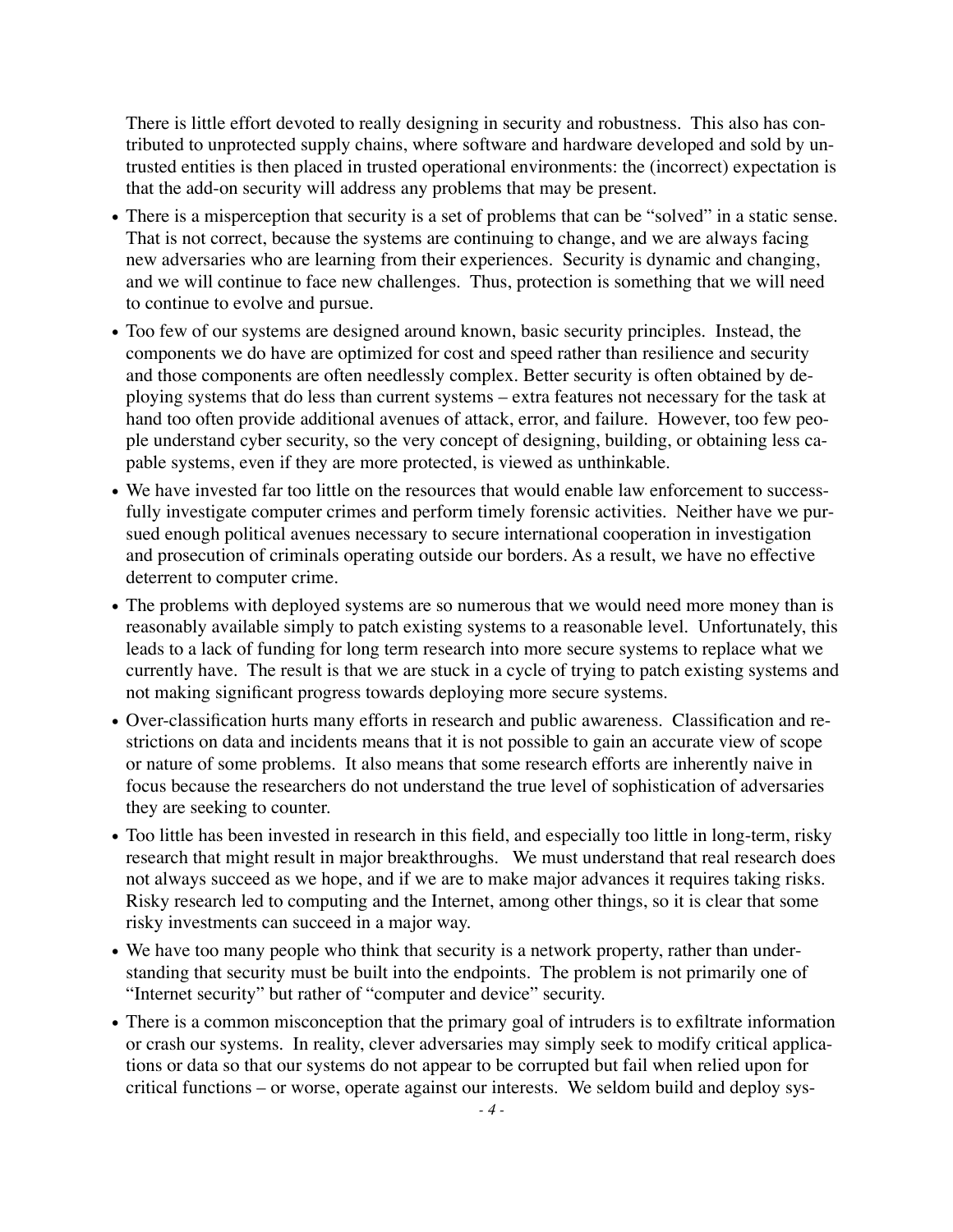tems with sufficient self-checking functions and redundant features to operate correctly even in the presence of such subversion.

- Government agencies are too disorganized and conflicted to fully address the problems. Authorities are fragmented, laws exist that prevent cooperation and information sharing, and political "turf" battles all combine to prevent a strong, coordinated plan from moving forward. It is debatable whether there should be a single overarching authority, and where it should be if so. However, the current disconnects among operational groups including DHS, law enforcement, the armed forces and the intelligence community is a key part of the problem that must be addressed.
- We have too few people in government, industry and the general public who understand what good security is about. This has a negative effect on how computing is taught, designed, marketed, and operated. I discuss this in more depth later in this testimony.

I would be remiss not to note that most systems handling personal information have also been poorly designed to protect privacy. Good security is necessary for privacy protection. Contrary to conventional wisdom, it is not necessary to sacrifice privacy considerations to enhance security. However, it takes additional effort and expense to design to both protect privacy **and** improve security, and not everyone is willing to make the effort despite the rewards.

This battle is global. Our colleagues in other countries are also under siege from criminals, from anarchists, from ideologues, and from agents of hostile countries. Any effective strategy we craft for better cyber security will need to take into account that computing is in use globally, and there are no obvious national borders in cyberspace.

Additionally, it is important to stress that much of the problem is not purely technical in nature. There are issues of sociology, psychology, economics and politics involved (at the least). We already have technical solutions to some of the problems we face, but the parties involved are unable to understand or agree to fielding those solutions. We must address all these other issues along with the technical issues if we are to be successful in securing cyberspace.

## **Rethinking Computing** [1](#page-4-0)

Fifty years ago, IBM introduced the first commercial all-transistor computer (the [7000 series\)](http://en.wikipedia.org/wiki/IBM_7000). A working IBM 7090 system with a full 32K of memory (the capacity of the machine) cost about \$3,000,000 to purchase – over \$21,000,000 in current dollars. Software, peripherals, and maintenance all cost more. Rental of a system (maintenance included) could be well over \$500,000 per month. The costs of having such a system sit idle between jobs (and during I/O) led the community to develop operating systems that supported sharing of hardware to maximize utilization. It also led to the development of user accounts for cost accounting and development of security

<span id="page-4-0"></span><sup>1</sup> Adapted from *Rethinking computing insanity, practice and research*, CERIAS Weblog, December 15, 2008,  $\langle \frac{\text{http://www.cerias.purdue.edu/site/blog/post/rethinking computing insunity practice} {\text{and research}} \rangle$ . In turn, this post was derived from my essay in the October 2008 issue of [Information Security](http://searchsecurity.techtarget.com/) magazine.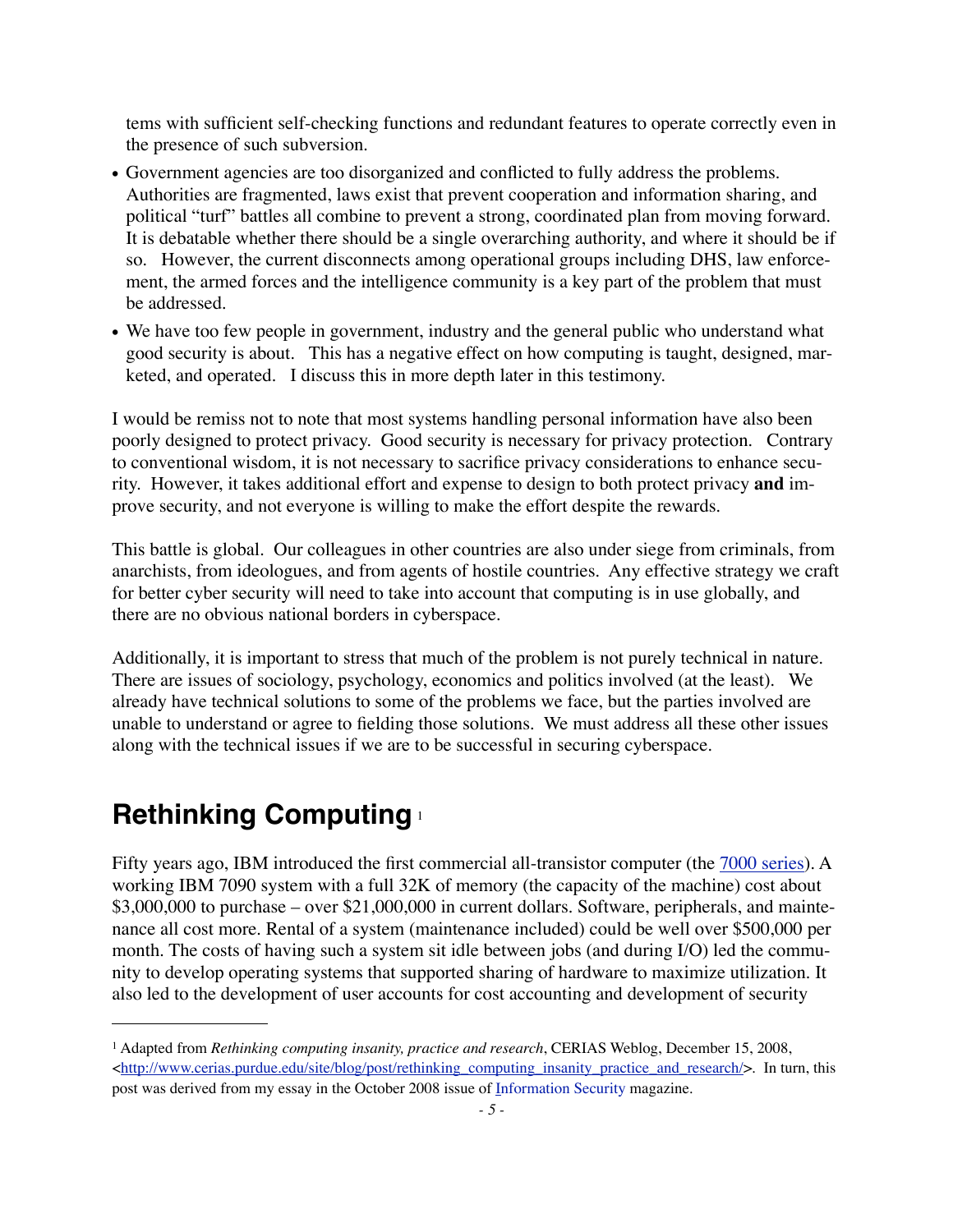features to ensure that the sharing didn't go too far. As the hardware evolved and became more capable, the software also evolved and took on new features.

Costs and capabilities of computing hardware have changed by a factor of tens of millions in five decades. It is now possible to buy a greeting card at the corner store with a small computer that can record a message and play it back to music: that card has more memory and computing power than the multimillion dollar machine of 1958. Yet, despite these incredible transformations, the operating systems, databases, languages, and more that we use are still basically the designs we came up with in the 1960s to make the best use of limited equipment. We're still suffering from problems known for decades, and systems are still being built with intrinsic weaknesses.

We failed to make appreciable progress with the software because, in part, we've been busy trying to advance on every front. It is simpler to replace the underlying hardware with something faster, thus getting a visible performance gain. This helps mask the ongoing lack of quality and progression to really new ideas. As well, the speed with which the field of computing (development and application) moves is incredible, and few have the time or inclination to step back and re-examine first principles. This includes old habits such as the sense of importance in making code "small" even to the point of leaving out internal consistency checks and error handling. (Y2K was not a one-time fluke – it was instance of an institutionalized bad habit.)

Another such habit is that of trying to build every system to have the capability to perform every task. There is a general lack of awareness that security needs are different for different applications and environments; instead, people seek uniformity of OS, hardware architecture, programming languages and beyond, all with maximal flexibility and capacity. Ostensibly, this uniformity is to reduce purchase, training, and maintenance costs, but fails to take into account risks and operational needs. Such attitudes are clearly nonsensical when applied to almost any other area of technology, so it is perplexing they are still rampant in IT.

For instance, imagine the government buying a single model of commercial speedboat and assuming it will be adequate for bass fishing, auto ferries, arctic icebreakers, Coast Guard rescues, oil tankers, and deep water naval interdiction – so long as we add on a few aftermarket items and enable a few options. Fundamentally, we understand that this is untenable and that we need to architect a vessel from the keel upwards to tailor it for specific needs, and to harden it against specific dangers. Why cannot we see the same is true for computing? Why do we not understand that the commercial platform used at home to store Aunt Bea's pie recipes is **not** equally suitable for weapons control, health care records management, real-time utility management, storage of financial transactions, and more? Trying to support everything in one system results in huge, unwieldy software on incredibly complex hardware chips, all requiring dozens of external packages to attempt to shore up the inherent problems introduced by the complexity. Meanwhile, we require more complex hardware to support all the software, and this drives complexity, cost and power issues.

The situation is unlikely to improve until we, as a society, start valuing good security and quality over the lifetime of our IT products. We need to design systems to enforce behavior within each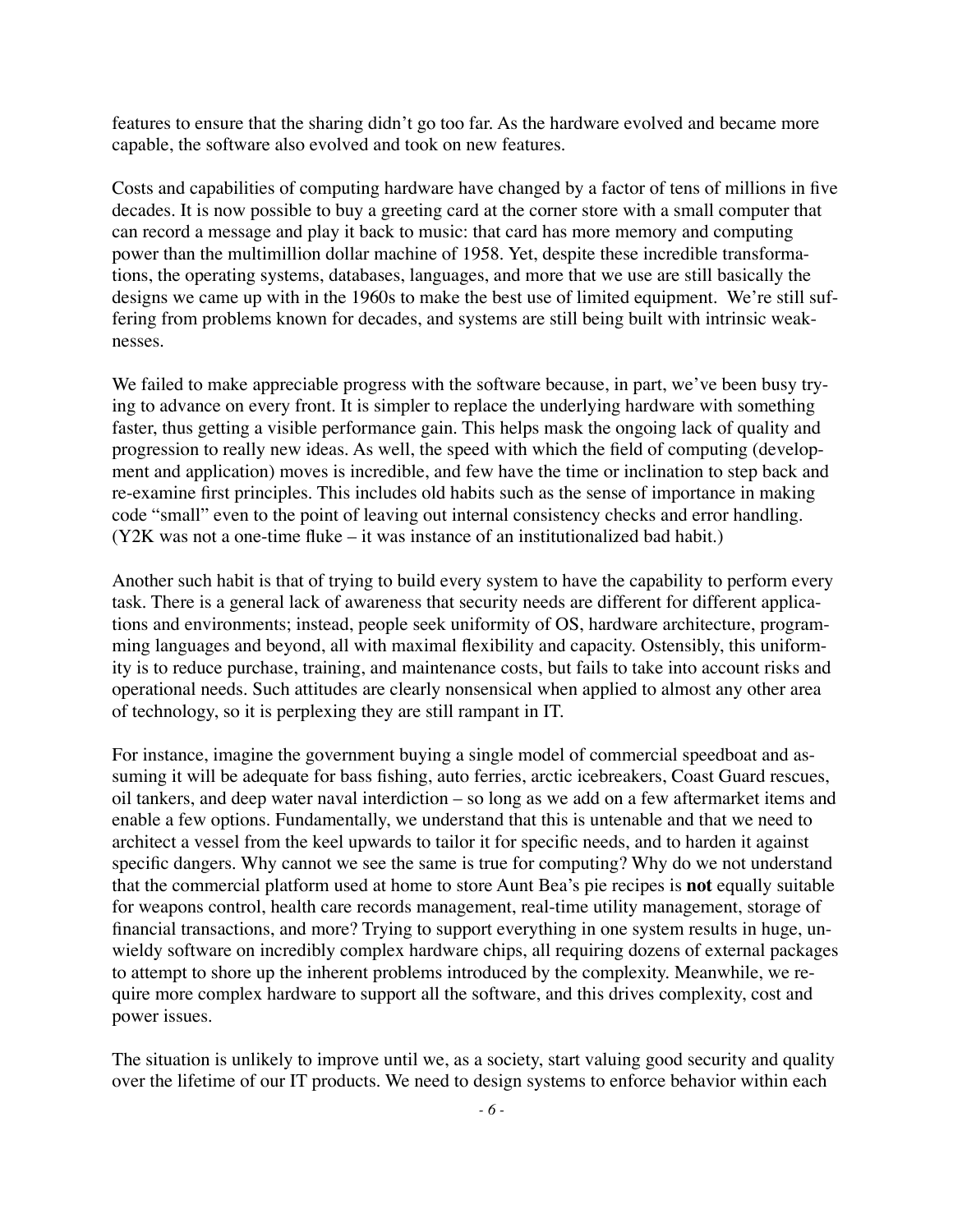specific configuration, not continually tinker with general systems to stop each new threat. Firewalls, intrusion detection, antivirus, data loss prevention, and even virtual machine "must-have" products are used because the underlying systems aren't trustworthy–as we keep discovering with increasing pain. A better approach would be to determine exactly what we want supported in each environment, build systems to those more minimal specifications only, and then ensure they are not used for anything beyond those limitations. By having a defined, crafted set of applications we want to run, it will be easier to deny execution to anything we don't want; To use some current terminology, that's "whitelisting" as opposed to "blacklisting." This approach to design is also craftsmanship–using the right tools for each task at hand, as opposed to treating all problems the same because all we have is a single tool, no matter how good that tool may be. After all, you may have the finest quality [multitool](http://www.swiss-army-knife-wenger.co.uk/wenger_giant_swiss_army_knife_2.jpg) money can buy, with dozens of blades and screwdrivers and pliers. You would never dream of building a house (or a government agency) using that multitool. Sure, it does many things passably, but it is far from ideal for expertly doing most complex tasks.

Managers will make the argument that using a single, standard component means it can be produced, acquired and operated more cheaply than if there are many different versions. That is often correct insofar as direct costs are concerned. However, it fails to include secondary costs such as reducing the costs of total failure and exposure, and reducing the cost of "bridge" and "addon" components to make items suitable. There is less need to upgrade and patch smaller and more directed systems far less often than large, all-inclusive systems because they have less to go wrong and don't change as often. There is also a defensive benefit to the resulting diversity: attackers need to work harder to penetrate a given system, because they don't know what is running. Taken to an extreme, having a single solution also reduces or eliminates real innovation as there is no incentive for radical new approaches; with a single platform, the only viable approach is to make small, incremental changes built to the common format. This introduces a hidden burden on progress that is well understood in historical terms – radical new improvements seldom result from staying with the masses in the mainstream.

Therein lies the challenge, for researchers and policy-makers. The [current cyber security land](http://blog.spaf.us/)[scape](http://blog.spaf.us/) is a major battlefield. We are under constant attack from criminals, vandals, and professional agents of governments. There is such an urgent, large-scale need to simply bring current systems up to some minimum level of security that it could soak up way more resources than we have to throw at the problems. The result is that there is a huge sense of urgency to find ways to "fix" the current infrastructure. Not only is this where the bulk of the resources is going, but this flow of resources and attention also fixes the focus of our research establishment on these issues, When this happens, there is great pressure to direct research towards the current environment, and towards projects with tangible results. Program managers are encouraged to go this way because they want to show they are good stewards of the public trust by helping solve major problems. CIOs and CTOs are less willing to try outlandish ideas, and cringe at even the notion of replacing their current infrastructure, broken as it may be. So, researchers go where the money is – incremental, "safe" research.

We have crippled our research community as a result. There are too few resources devoted to farranging ideas that may not have immediate results. Even if the program managers encourage vi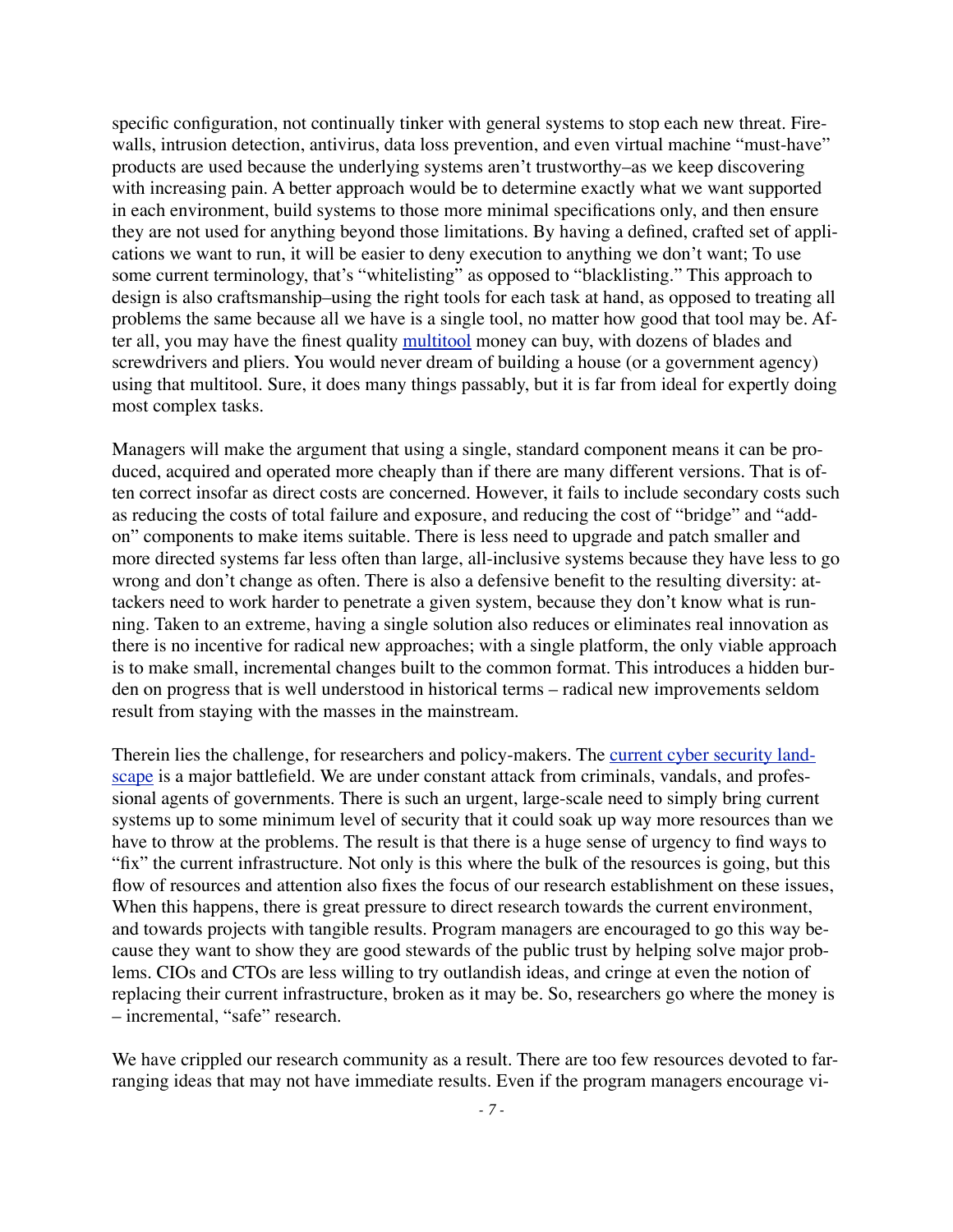sion, review panels are quick to quash it. The recent history of DARPA is one that has shifted towards immediate results from industry and away from vision, at least in computing. NSF, DOE, NIST and other agencies have also shortened their horizons, despite claims to the contrary. Recommendations for action (including the recent [CSIS Commission report to the President](http://www.csis.org/component/option,com_csis_pubs/task,view/id,5157/type,1)) continue this by posing the problem as how to secure the current infrastructure rather than asking how we can build and maintain a trustable infrastructure to replace what is currently there.

Some of us see how knowledge of the past combined with future research can help us have more secure systems. The challenge continues to be convincing enough people that "cheap" is not the same as "best," and that we can afford to do better. Let's see some real innovation in building and deploying new systems, languages, and even networks. After all, we no longer need to fit in 32K of memory on a \$21 million computer. Let's stop optimizing the wrong things, and start focusing on discovering and building the right solutions to problems rather than continuing to try to answer the same tired (and wrong) questions. We need a major sustained effort in research into new operating systems and architectures, new software engineering methods, new programming languages and systems, and more, some with a (nearly) clean-slate starting point. Failures should be encouraged, because they indicate people are trying risky ideas. Then we need a sustained effort to transition good ideas into practice.

I'll conclude with s quote that many people attribute to Albert Einstein, but I have seen multiple [citations](http://www.worldofquotes.com/topic/insanity/index.html) to its use by John Dryden in the 1600s in his play *The Spanish Friar*: "Insanity: doing the same thing over and over again expecting different results."

What we have been doing in cyber security has been insane. It is past time to do something different.

## **Education**

One of the most effective tools we have in the battle in cyber security is knowledge. If we can marshal some of our existing knowledge and convey it to the appropriate parties, we can make meaningful progress. New knowledge is also necessary, and there too there are urgent needs for support.

### **History**

In February 1997, I testified before the House Science Committee. At that time, I observed that nationally, the U.S. was producing approximately three new Ph.Ds. in cyber-security<sup>2</sup> per year. I also noted that there were only four organized centers of cyber security education and research in the country, that none of them were very large, and that all were judged to be somewhat at risk. Indeed, shortly after that testimony, one of the centers dissolved as institutional support faded and faculty went elsewhere.

<span id="page-7-0"></span><sup>2</sup> This and related numbers in my report exclude individuals working primarily in cryptology. Although cryptography is necessary for good security, there is a difference between those who study the mathematics of codes and ciphers, and those who study systems and network security; the two general areas are related much in the way mathematicians and mechanical engineers are.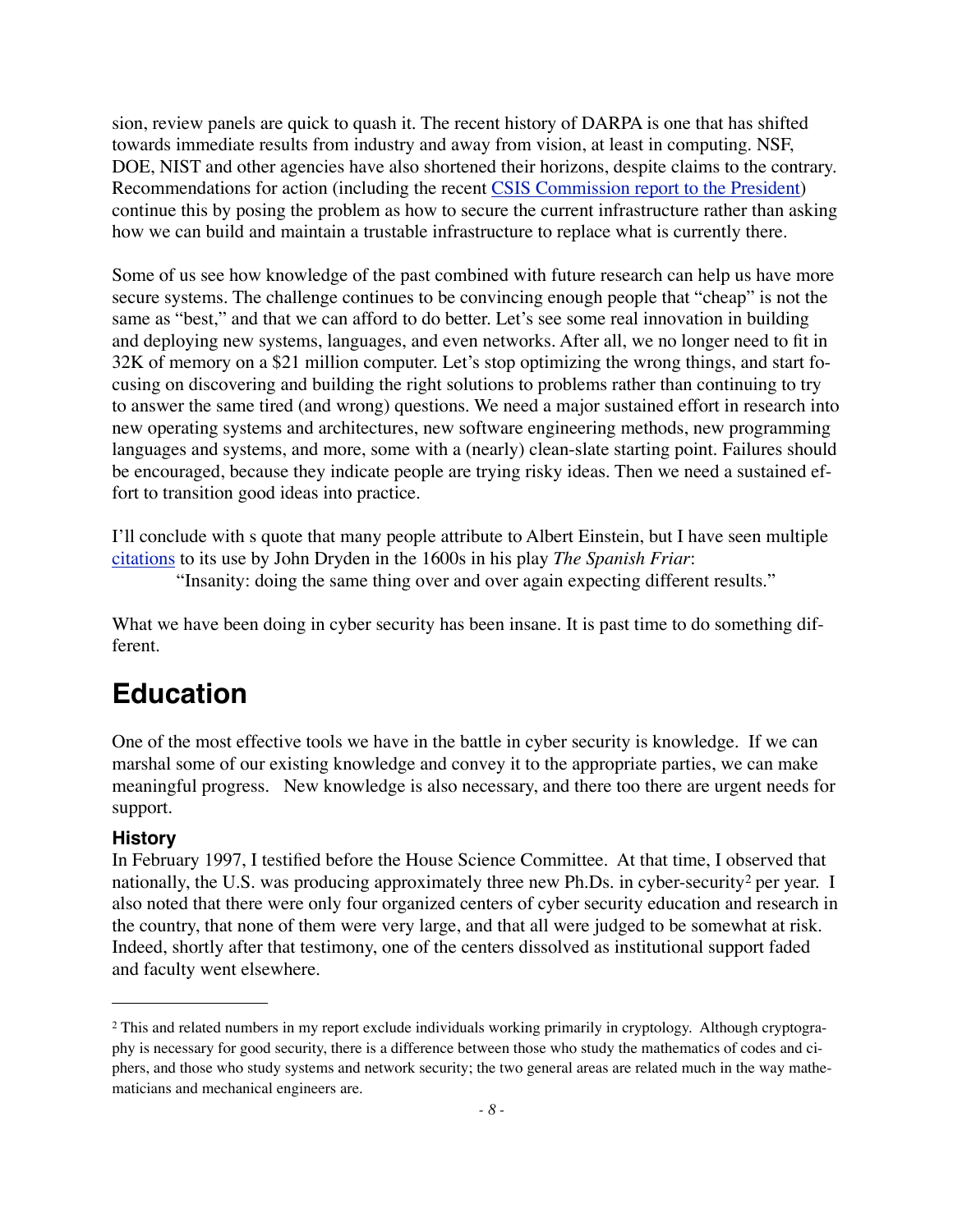Although the number of university programs and active faculty in this area have increased in the last dozen years, the number involved and the support provided for their efforts still falls far short of the need. As an estimate, there have been less than 400 new Ph.Ds. produced in cyber security in the U.S. over the last decade with some nontrivial percentage leaving the U.S. to work in their countries of origin. (Approximately 25% of those graduates have come from CERIAS at Purdue.) Of those that remained, less than half have gone back into academia to be involved in research and education of new students.

In my testimony[3](#page-8-0) in 1997 and in subsequent testimony in 2000, I provided suggestions for how to increase the supply of both students and faculty in the field to meet the anticipated demand. Three of my suggestions were later developed by others into Federal programs: the Centers of Academic Excellence (CAE), the Scholarship for Service program, and the Cyber Trust program.

Today, we have about a dozen major research centers around the country at universities, and perhaps another two dozen secondary research groups. Many, but not all, of these institutions are certified as CAEs, as are about 60 other institutions providing only specialized cyber security education. The CAE program has effectively become a certification effort for smaller schools offering educational programs in security-related fields instead of any true recognition of excellence; there are some highly regarded programs that do not belong to the CAE program for this reason (Purdue and MIT among them). One problem with the way the CAE program has evolved is that it does not provide any resources that designated schools may use to improve their offerings or facilities.

The Scholarship for Service program, offered through NSF, has been successful, but in a limited manner. This program provides tuition, expenses and a stipend to students completing a degree in cyber security at an approved university. In return, those students must take a position with the Federal government for at least two years or pay back the support received. Over the last seven years, over 1000 students have been supported under this program at 30 different campuses. The majority of students in these programs have, indeed, gone on to Federal service, and many have remained there. That is an encouraging result. However, the numbers work out to an average of about four students per campus per year entering Federal service, and anecdotal evidence indicates that demand is currently five times current production and growing faster than students are being produced. This program address needs in other segments of U.S. society.

NSF has been the principal supporter of open university research in cyber security and privacy through its Cyber Trust program (now called Trustworthy Computing). That effort has produced a number of good results and supported many students to completion of degrees, but has been able to support only a small fraction (perhaps less than 15%) of the proposals submitted for consideration. Equally unfortunate, there has been almost no support available from NSF or elsewhere in government for the development and sustainment of novel programs that are not specifically designated as research; as an example, CERIAS as an important center of education, research and outreach has never received direct Federal funding to support core activities, staff,

<span id="page-8-0"></span><sup>&</sup>lt;sup>3</sup> Available online <[http://spaf.cerias.purdue.edu/usgov/index.html>](http://homes.cerias.purdue.edu/%7Espaf/usgov/index.html)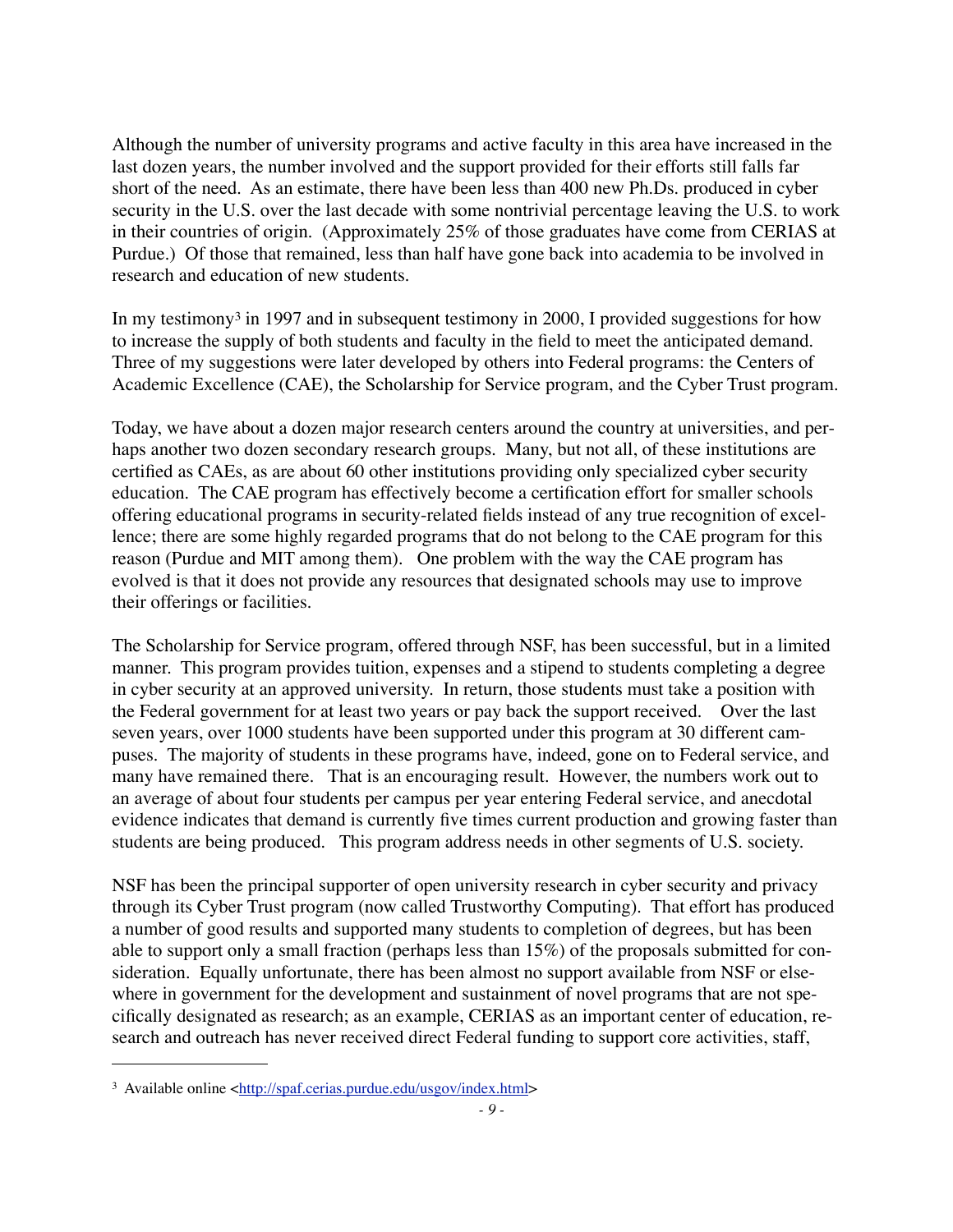and educational development. If it were not for periodic gifts from generous and civic-minded industrial partners, the center would have disappeared years ago – and may yet, given the state the economy. Other defined centers are similarly precariously funded.

### **Future**

We need significant, sustained efforts in education at every level to hope to meet the challenges posed by cyber security and privacy challenges. In the following, I will outline some of the general issues and needs, with some suggestions where Federal funding might be helpful. A study by an appropriate organization would be necessary to determine more precisely what program parameters and funding levels would be useful. Given the complexity of the issues involved, I can only outline some general approaches here.

Let me note that many of these activities require both a ramp-up and sustainment phase. This is especially true for postgraduate programs. We do not currently have the infrastructure to switch into "high gear" right away, nor do we have the students available. However, once students are engaged, it is disruptive and discouraging to them and to faculty if resources and support are not provided in a steady, consistent fashion.

I will start by reiterating my support for the existing Scholarship for Service program. It needs to include additional funding for more students, and to allow recipient institutions to pursue curricular development and enhancement, but is otherwise functioning well.

### *K-12*

Our children are the future. We should ensure that as they are being taught how to use the technology of tomorrow that they also are getting a sound background in what to do to be safe when using computers and networks. We teach children to cover their mouths when they sneeze, to wash their hands, and to look both ways when they cross the street – we should also ensure that they know something about avoiding phishing, computer viruses, and sharing their passwords. Older students should be made familiar with some of the more complex threats and issues governing computing especially privacy and legal implications.

Avenues for teaching this material certainly include the schools. However, too many of our nation's schools do not currently offer any computing curriculum at all. In many schools, all that is taught on computers is typing, or how to use the WWW to research a paper. Many states have curricula that treat computing as a vocational skill rather than as a basic science skill. Without having a deeper knowledge of the fundamentals of computing it is more difficult to understand the issues associated with privacy and security in information technology. Thus, teaching of computing fundamentals at the K-12 level needs to be more widespread than is currently occurring, and the addition of cyber security and privacy material nationally should be considered as part of a more fundamental improvement to K-12 education. Recently the leaders of the computing community released recommendations on how the Federal Government's Networking and Information Technology Research and Development (NITRD) Program could be strengthened to address shortfalls in computer science education at the K-12 level.[4](#page-9-0)

<span id="page-9-0"></span><sup>4</sup> [http://www.acm.org/public-policy/NITRD\\_Comment\\_final.pdf](http://www.acm.org/public-policy/NITRD_Comment_final.pdf)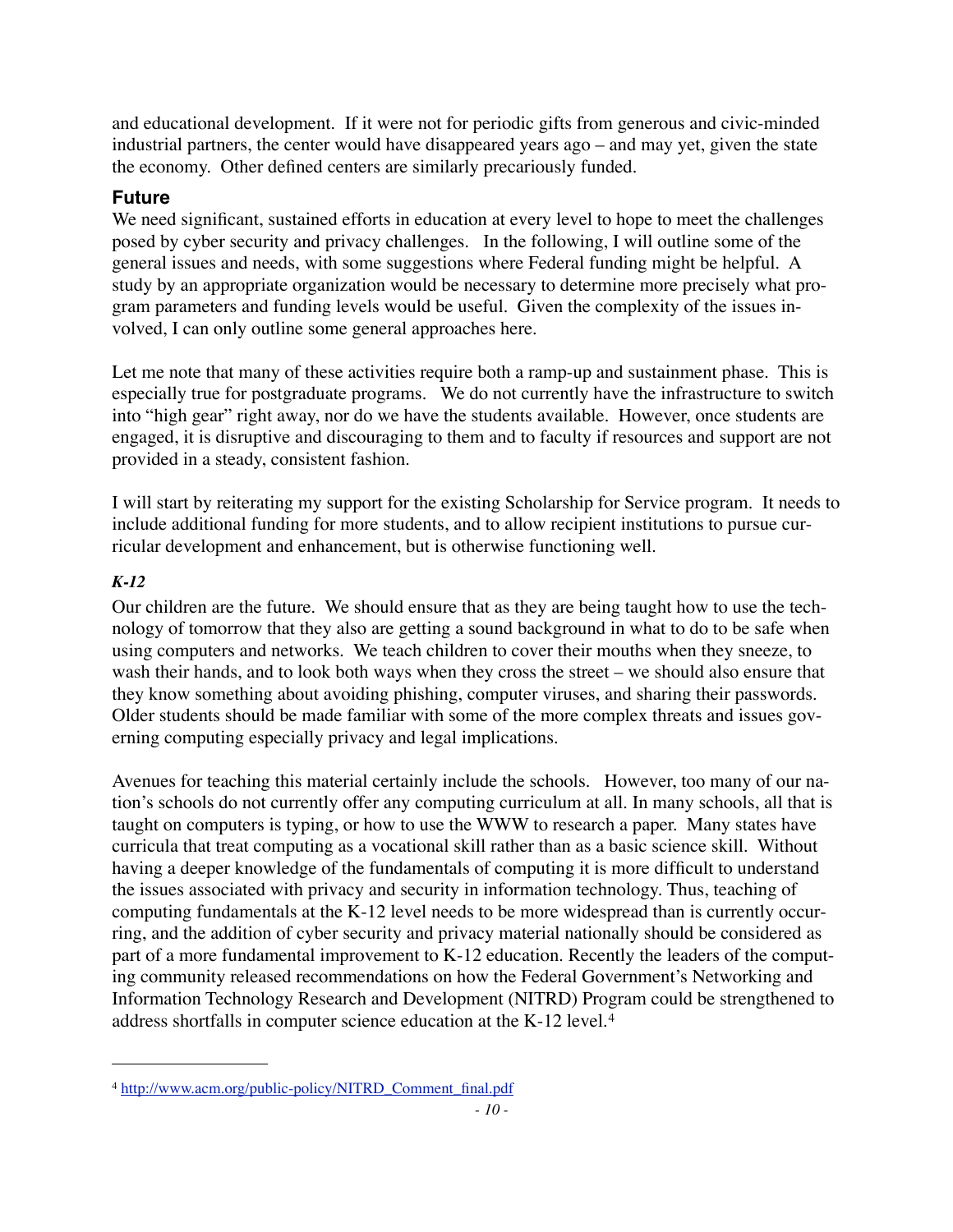Consideration should be given to encouraging various adjunct educational opportunities. Children's TV is one obvious venue for conveying useful information, as is WWW-based delivery.

Computing has a significant diversity problem. Cyber security and privacy studies appear, anecdotally, to be very attractive to students from underrepresented groups, including females. Presenting meaningful exposure to these topics at the K-12 level might help encourage more eager, able young people to pursue careers in those or related STEM fields.

### *Undergraduate Degrees*

Of the thousands of degree-granting institutions throughout the U.S., perhaps only a few hundred have courses in computer security basics. These courses are usually offered as an elective rather than as a part of the core curriculum. As such, basic skill such as how to write secure, resilient programs and how to protect information privacy are not included in standard courses but relegated to the elective course. This needs to change or we will continue to graduate students who do not understand the basics of the area but who will nonetheless be producing and operating consumer computing artifacts.

More seriously, we have a significant shortfall of students entering computing as a major area. Last year was the first year in six where the enrollment of undergraduates in CS did not decline. The significance of this concern is not only important from a national competitiveness standpoint, but it implies that we will have a significant shortfall of trained U.S. citizens in the coming years to operate in positions of national responsibility. We are already off-shoring many critical functions, and without an increase in the U.S. production of computing majors, this will pose a significant national security threat.

### *Graduate Degrees*

There is disagreement within the field about the level of education needed for some positions in the workforce. Clearly, there is a range of positions, some of which may only require an undergraduate degree, but many that require at least a Master's degree. Some educators (myself included) believe that a strong undergraduate degree in computing or software engineering, or in some other field related to cyber security (e.g., criminal justice), should be obtained followed by a graduate degree to ensure appropriate depth of knowledge.

There continues to be a need for Ph.D. graduates in cyber security. Individuals at this level are needed for advanced concept development in academia, industry and government. Generally, a Ph.D. is also required for faculty positions and some senior technical supervisory positions. Given the strong demand in this field and the number of institutions with need of faculty with experience in security or privacy topics, there will undoubtedly be a continuing and increasing demand for graduates at this level.

One of the issues facing researchers in academia is the lack of access to current commercial equipment. Most funding available to researchers today does not cover obtaining new equipment. Universities also do not have sufficient resources to equip laboratories with a variety of current products and then keep them maintained and current. As a result, unless faculty are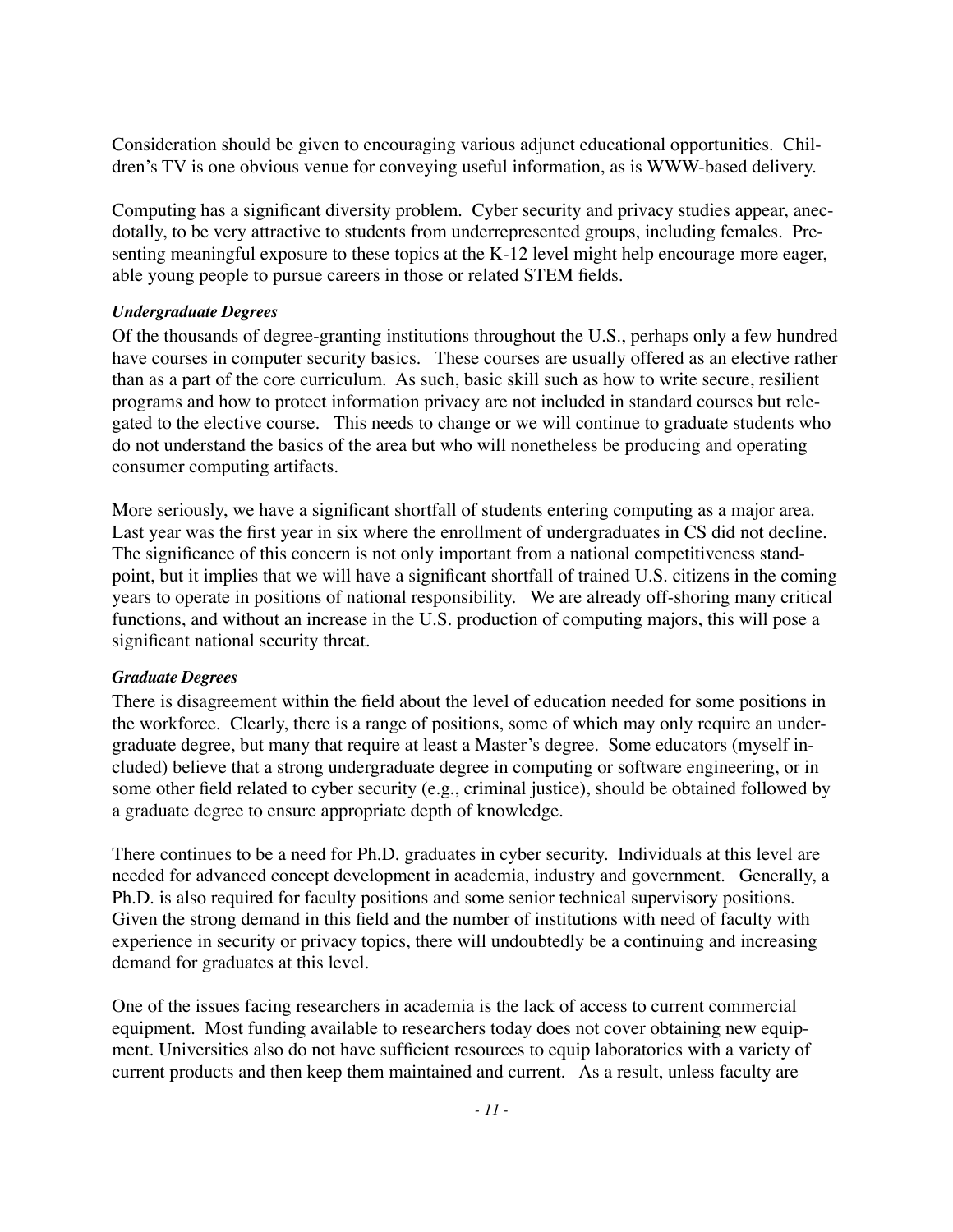adept at striking deals with vendors (and few vendors are so inclined) they are unable to work with current commercial security products. As a result, their research may not integrate well with fielded equipment, and may even be duplicative of existing solutions. The situation is in some senses similar to that of the 1980s when major research institutions were able to seek grants to get connections to research networking, but has evolved to a point where almost every college and university has network access. We now need a program to fund the instantiation of experimental laboratories for cyber security with a cross-section of commercial products, with an eventual goal of having these be commonplace for teaching as well as research.

Some faculty and their students are willing and able to work on classified problems so long as that work is near enough to their home institution to make travel reasonable. The best solution is to have a facility on campus capable of supporting classified research. This is not common on today's campuses[.5](#page-11-0) It is not inexpensive to build or retrofit a facility for classified processing, and it is costly to staff and maintain it. Research grants almost never cover these costs. A Federal program to identify institutions where such facilities would be useful, and then build and support them might be helpful.

To produce graduate students requires resources for stipends, laboratory equipment, and general research support, as well as support for the faculty advisors. Given university overhead costs, it will often cost more than \$250,000 over a period of years for a graduate student to complete a Ph.D. That support must be consistent, however, because interruptions in funding may result in students leaving the university to enter the workforce. Additionally, there needs to be support for their advisors, usually as summer salary, travel, and other expenses. Here again, consistency (and availability) are important. If faculty are constantly worried about where the money will come from for the coming year, some will choose to leave the field of study or academia itself.

#### *Other disciplines*

Computing is not the only area where advanced research can and should occur. As noted earlier, the cyber security "ecology" includes issues in economics, law, ethics, psychology, sociology, policy, and more. To ensure that we have an appropriate mix of trained individuals, we should explore including training and support for advanced education and research in these areas related to cyber security and privacy. Encouraging scholars in these areas to work more closely with computing researchers would provide greater synergy.

On possibility that should be explored is to expand the current Scholarship for Service program in a manner that includes students taking advanced degrees with a mix of cyber studies and these other areas; as an example, the program might fund students who have completed an undergrad in cyber security to obtain a J.D., or a student with a degree in public policy obtaining an M.S. in cyber privacy. Upon graduation those individuals would be highly qualified to enter government service as policy experts, prosecutors, investigators, and other roles where there is currently an urgent and growing need for multidisciplinary expertise.

<span id="page-11-0"></span><sup>5</sup> As an example, I need to travel over 70 miles from Purdue to be able to find a cleared facility.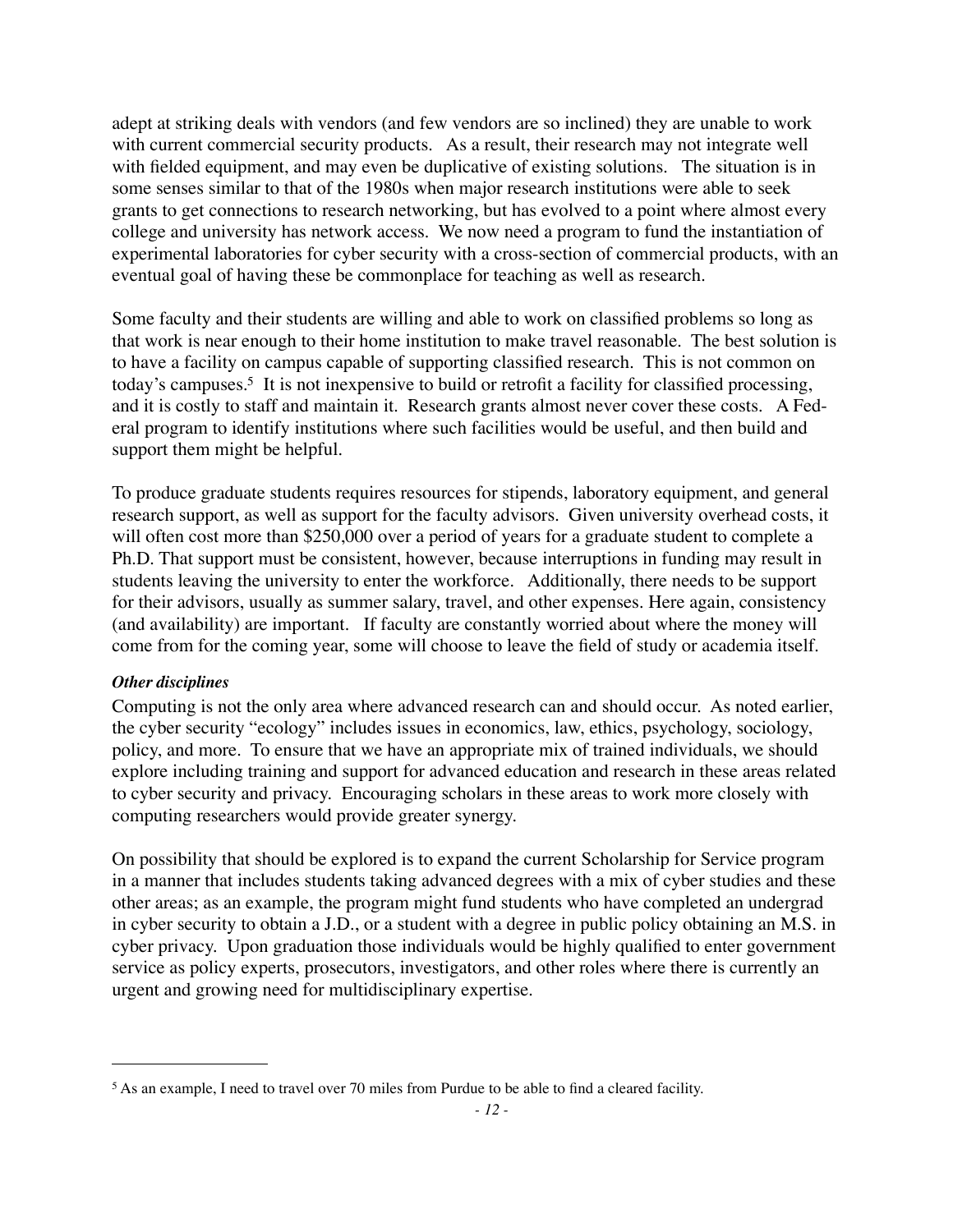#### *Training*

There are many people working in the IT field today who have security and privacy as one of their job functions. Given the pace of new tool development, best practices, new threats, and other changes, it is necessary that these individuals receive periodic training to stay current with their positions. Many 3rd-party organizations are currently providing such training (although the expense per student is significant), but as demand grows it seems unlikely that these efforts will scale appropriately. It is also the case that not all individuals who currently need such training either know they need it, or can afford it.

There should be an effort made, perhaps through DHS and/or the Department of Education, to provide ongoing training opportunities to the workforce in a cost-effective and timely manner. This might be by way of some mechanism that is delivered over the Internet and/or through community colleges. "Train the trainer" opportunities should be considered as well.

Note that this is not the same as continuing education as it assumes that the students involved already know how to perform their jobs. Rather, this is training in new tools and techniques to enable individuals to stay current in their positions.

### *Adult Education*

The majority of citizens today using personal computers do not know anything about computer security, yet they are common targets for fraud and abuse. Phishing, Spam, and botnets are all generally targeted at home computers. Most people do not know that they need additional knowledge about security, and those that do are often unsure where to go to obtain that knowledge.

This is an area where many different techniques could be employed. Having educational modules and resources available online for citizens to review at their leisure would seem to be an obvious approach. Providing incentives and materials for ISPs, community groups, public libraries, and perhaps state and local governments to offer courses and information would be another possibility. Public television is yet another avenue for education of the general population about how to defend their computing resources.

Coupled with this effort at citizen education might be some program to provide access and ratings of products that could be obtained and deployed effectively. Unfortunately, there are many ineffectual products on the market, and some that are actually malicious in the guise of being helpful. Providing resources for citizens to get product details and up-to-date information on what they should be doing could make a large difference in our national cyber security posture.

#### *Professional Education*

We have many people in professional roles who use computers in their work, but who were not exposed to computing education during their formal studies. These positions include law enforcement personnel, judges, doctors, lawyers, managers, C-level executives, bankers, and more. In these various professions the individuals need education and training in cyber security and privacy basics as they relate to their jobs. They also need to be made aware that lack of security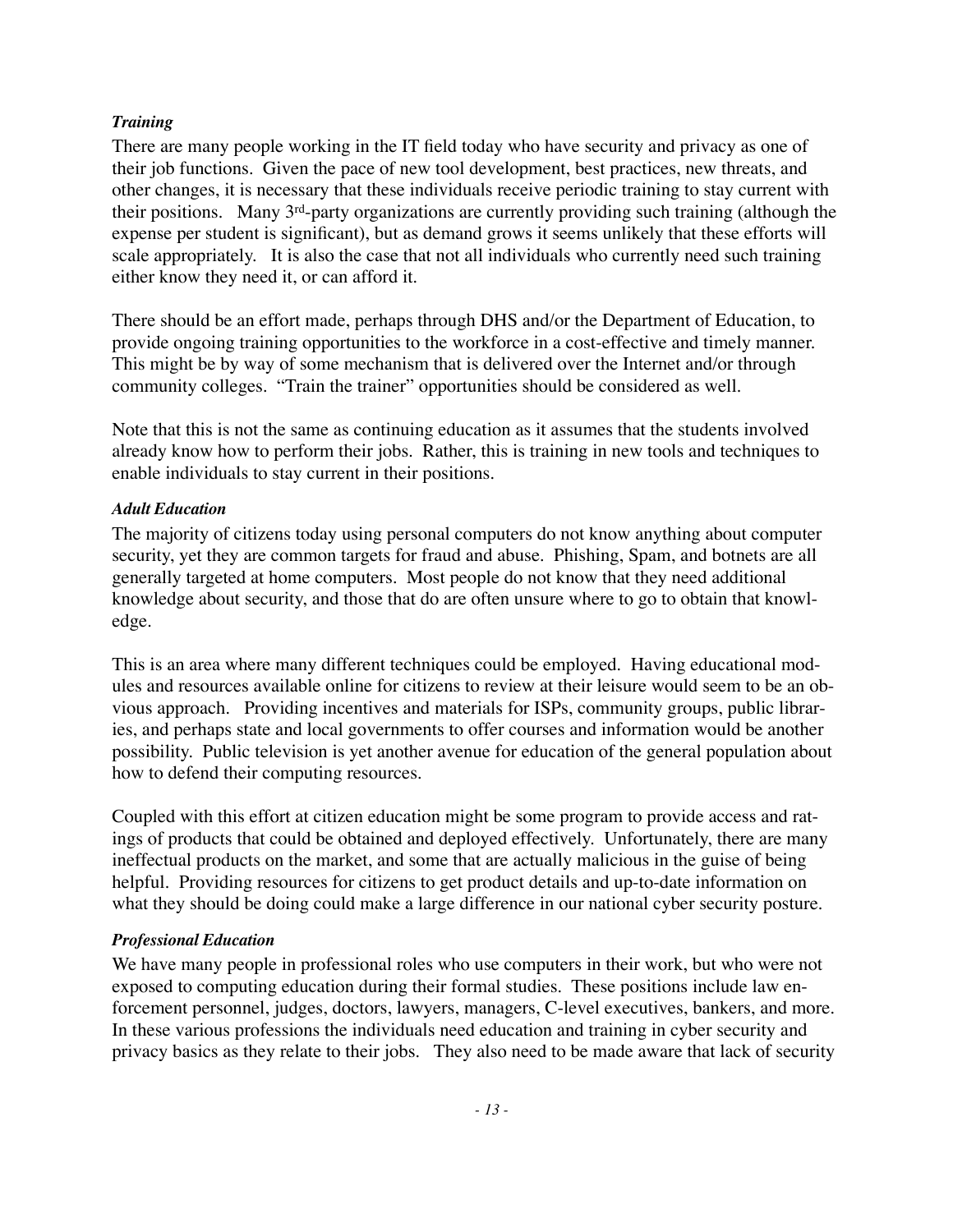has real consequences, if not for their organizations, then for the country, and that it should be taken seriously.

Many professional organizations already provide organized training along these lines; for example, the National White Collar Crime Center (NW3C) offers courses for law enforcement personnel. Mechanisms need to be developed to help scale these offerings and motivate more professionals to take them. Where no such courses are available they need to be developed in conjunction with experienced and competent advisors who understand both the material involved and the issues specific to the professions.

## **Concluding Remarks**

The cyber security problem is real. Informed warnings have been large ignored for years, and the problems have only gotten worse. There is no "silver bullet" that will solve all our problems, nor are solutions going to appear quickly.

Any program to address our problems will need to focus on deficiencies in our regulatory system, in the economic incentives, and in user psychology issues as well as the technical issues. We need a sustained, significant research program to address questions of structure, deployment, and response. We need a significant boost to law enforcement to act as an effective deterrent. Most of all, we need a comprehensive and wide-reaching program of education and training to bring more of the population in line to address the problem than the small number of experts currently involved.

Thus, there needs to be a significant investment made in both students and research in cyber security and privacy. The PITAC report made a conservative recommendation of tripling available research funding per year in 2005, although the committee privately discussed that 4-5 times the base could be productively spent. We noted that much of the money designated as R&D funding is really spent on the "D" portion and not on research. In the years since that report, it is unlikely that the amount has more than doubled, and that is due, in part, to standard inflationary issues and across-the-board increases rather than any targeted spending.

 A conservative estimate for FY 2010 would similarly be to at least triple the current allocation for basic research and for university fellowships, with some nontrivial fractions of that amount dedicated to each of privacy research, cyber forensics tools and methods for law enforcement, to cyber security infrastructure, and to multidisciplinary research. Equal or increasing amounts should be allocated in following years. An additional annual allocation should be made for community and professional education. This is almost certainly less than 1% of the amount lost each year in cyber crime and fraud in the U.S. alone, and would be an investment in our country's future well-being. Again, it is important to separate out the "R" from the "R&D" and ensure that increases are made to the actual long-term research rather than to short term development.

There must be a diverse ecology of research funding opportunities supported, with no single agency providing the vast majority of these funds. Opportunities should exist for a variety of